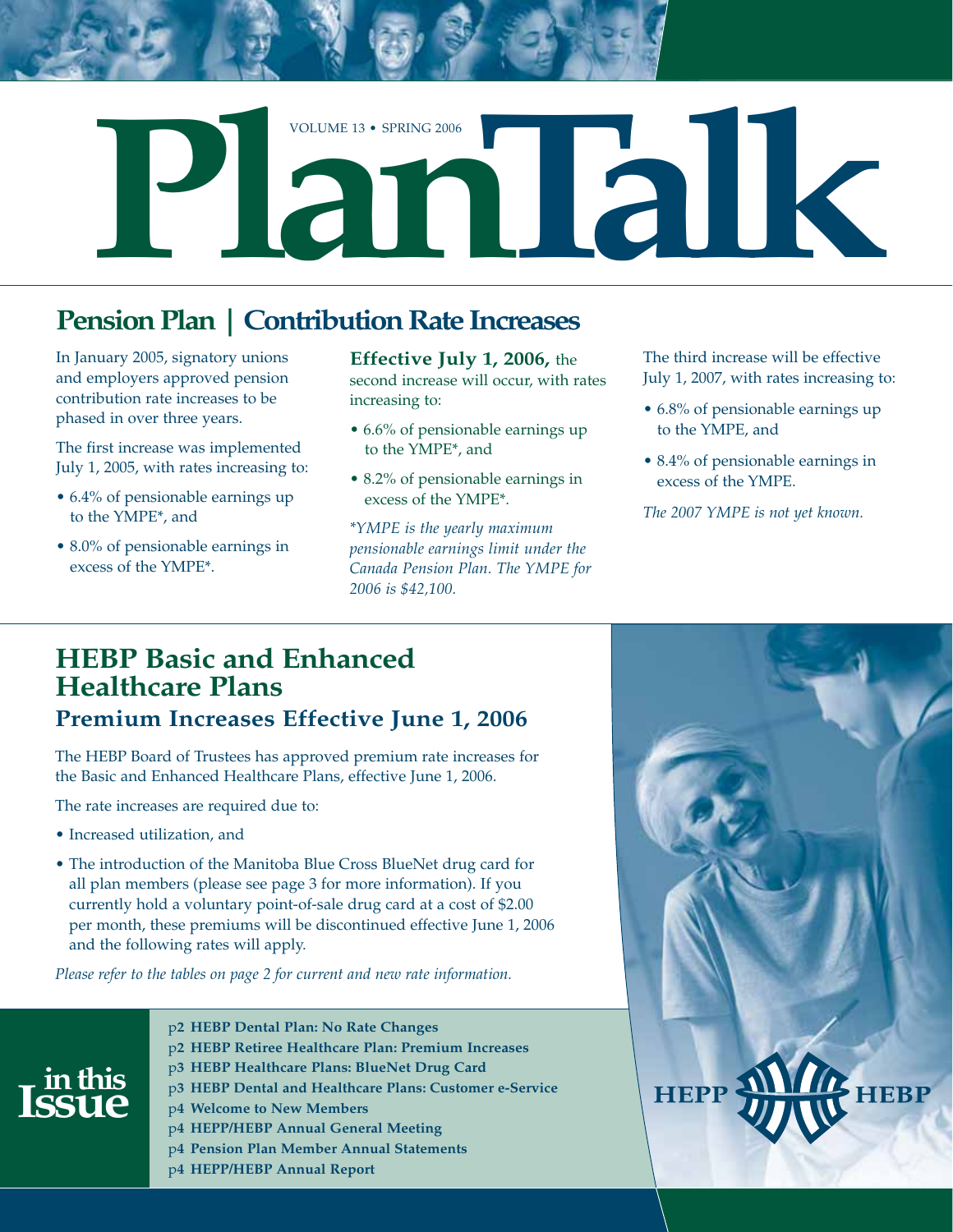|               | <b>Before Increase</b> | <b>Effective June 1, 2006</b> | <b>Total Increase</b> |
|---------------|------------------------|-------------------------------|-----------------------|
| <b>Single</b> | \$9.92                 | \$11.50                       | \$1.58                |
| Family        | \$23.68                | \$25.83                       | \$2.15                |

#### **Monthly Premium Increases for the Basic Healthcare Plan**

#### **Monthly Premium Increases for the Enhanced Healthcare Plan**

|               | <b>Before Increase</b> | Effective June 1, 2006 | <b>Total Increase</b> |
|---------------|------------------------|------------------------|-----------------------|
| <b>Single</b> | \$27.81                | \$29.36                | \$1.55                |
| Family        | \$70.75                | \$73.16                | \$2.41                |

## **HEBP Dental Plan**

The HEBP Board of Trustees has determined that no premium rate adjustments are required for the Dental Plan at this time.

### **HEBP Retiree Healthcare Plan | Premium Increases Effective June 1, 2006**

In response to a retiree member survey in June 2005, in which 79% of the membership indicated they would like to see improved prescription drug coverage provided under the Level II Retiree Healthcare Plan, coverage was increased to 80% of eligible expenses, to a maximum reimbursement of \$450 per family per year. Previously, coverage was 80% of eligible expenses, to a

maximum reimbursement of \$200 per family per year.

Members were advised that, in order to support the change to prescription drug coverage, premium increases would be required over a three-year period beginning June 2005. Effective June 1, 2006, the second increase will be implemented. In addition, a global point-of-sale drug card will be introduced for all Level II plan members. More information about the global drug card can be found on page 3 of this newsletter.

If you currently hold a voluntary point-of-sale drug card at a cost of \$2.00 per month, these premiums will be discontinued effective June 1, 2006 and the following rates will apply.

#### **Monthly Premium Increases for the Retiree Healthcare Plan Level II**

|        | <b>Before Increase</b> | Effective June 1, 2006 | <b>Total Increase</b> |
|--------|------------------------|------------------------|-----------------------|
| Single | \$27.20                | \$30.77                | \$3.57                |
| Family | \$43.95                | \$49.01                | \$5.06                |

#### **No Change to Level I Premiums**

No premium rate adjustments are required for Level I coverage under the Retiree Healthcare Plan. Premiums will remain at \$6.25 per month for single coverage and \$10.95 per month for family coverage.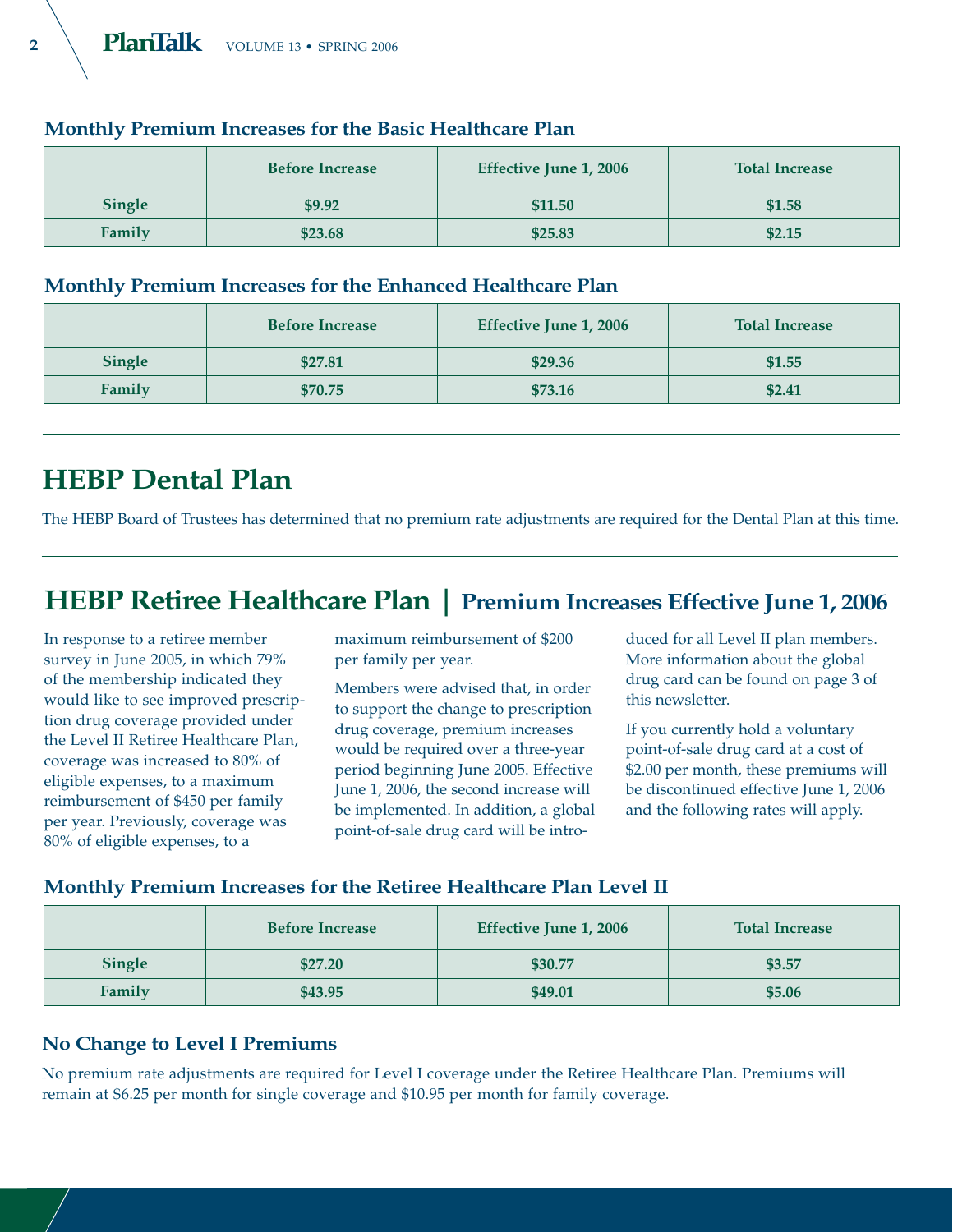#### **HEBP Healthcare Plans Manitoba Blue Cross BlueNet Drug Card to be Provided on a Global Basis**

The Manitoba Blue Cross BlueNet point-of-sale drug card has previously been available on a voluntary basis to interested plan members at a cost of \$2.00 per month.

Based on the significant advantages of point-of-sale drug transactions from both a member service and administrative perspective, the HEBP Board of Trustees has decided to introduce the BlueNet drug card on a global basis to all active and retired plan members effective June 1, 2006.

Manitoba Blue Cross will mail BlueNet drug cards to all plan members in May 2006. The cards provide members with the benefit of real-time adjudication of their drug claims while eliminating lost claims and reducing the likelihood that a member will not fill a prescription due to cost.

In addition, automated point-of-sale transactions:

- Increase efficiencies in administration,
- Reduce plan costs through the reduction of manual claims processing,
- Provide the opportunity for administrators to gather and analyze data about dispensing fees, ingredient costs, mark-ups and therapeutic classifications, and

• Customize programs to more effectively meet plan members' needs.

Members who presently have voluntary point-of-sale drug cards will also receive new BlueNet drug cards, and the \$2.00 per month premium will be discontinued effective June 1, 2006.

If you have any questions about the BlueNet drug cards, please contact Manitoba Blue Cross:

| Phone:      | 775-0151                              |
|-------------|---------------------------------------|
|             | or 1-800-873-2583                     |
|             | (outside Winnipeg)                    |
| <b>Fax:</b> | $(204)$ 786-5965                      |
|             | <b>E-mail:</b> health@mb.bluecross.ca |

### **HEBP Dental and Healthcare Plans Manitoba Blue Cross Customer e-Service on the way…**

In response to member requests for more timely updates about their HEBP dental and healthcare claims, online services will be provided 24 hours a day, 7 days a week through the Manitoba Blue Cross Customer e-Service site. The site will be available June 1, 2006, and is expected to increase efficiencies and cost savings for plan members.

In addition to claims information, plan members will have quick access to:

- Plan Information to check who you have listed under your coverage and view other demographic information,
- Benefit Details to check details of your benefit coverage, and refer to the glossary of terms to better understand your benefits,
- Benefit Eligibility to check if a particular benefit is eligible for coverage and what you need to submit a claim,
- Claim Information to check current status and history of your health and dental claims (24 months of claims history available), and
- Temporary ID card to print a temporary card if your card is lost – a message is automatically sent to Blue Cross to order a permanent card.

Please note: Member-specific information regarding the Provincial Healthcare Workers' Employee Assistance Program services will not appear on the site, but a link to general information at **www.mb.bluecross.ca** will be provided.

Information about how to register for the Customer e-Service site will be mailed from Manitoba Blue Cross to members in May, along with more information about Customer e-Services.

If you have any questions about the Customer e-Service site, please contact Manitoba Blue Cross:

| <b>Phone:</b> | 775-0151                              |  |
|---------------|---------------------------------------|--|
|               | or 1-800-873-2583                     |  |
|               | (outside Winnipeg)                    |  |
| <b>Fax:</b>   | $(204) 786 - 5965$                    |  |
|               | <b>E-mail:</b> health@mb.bluecross.ca |  |